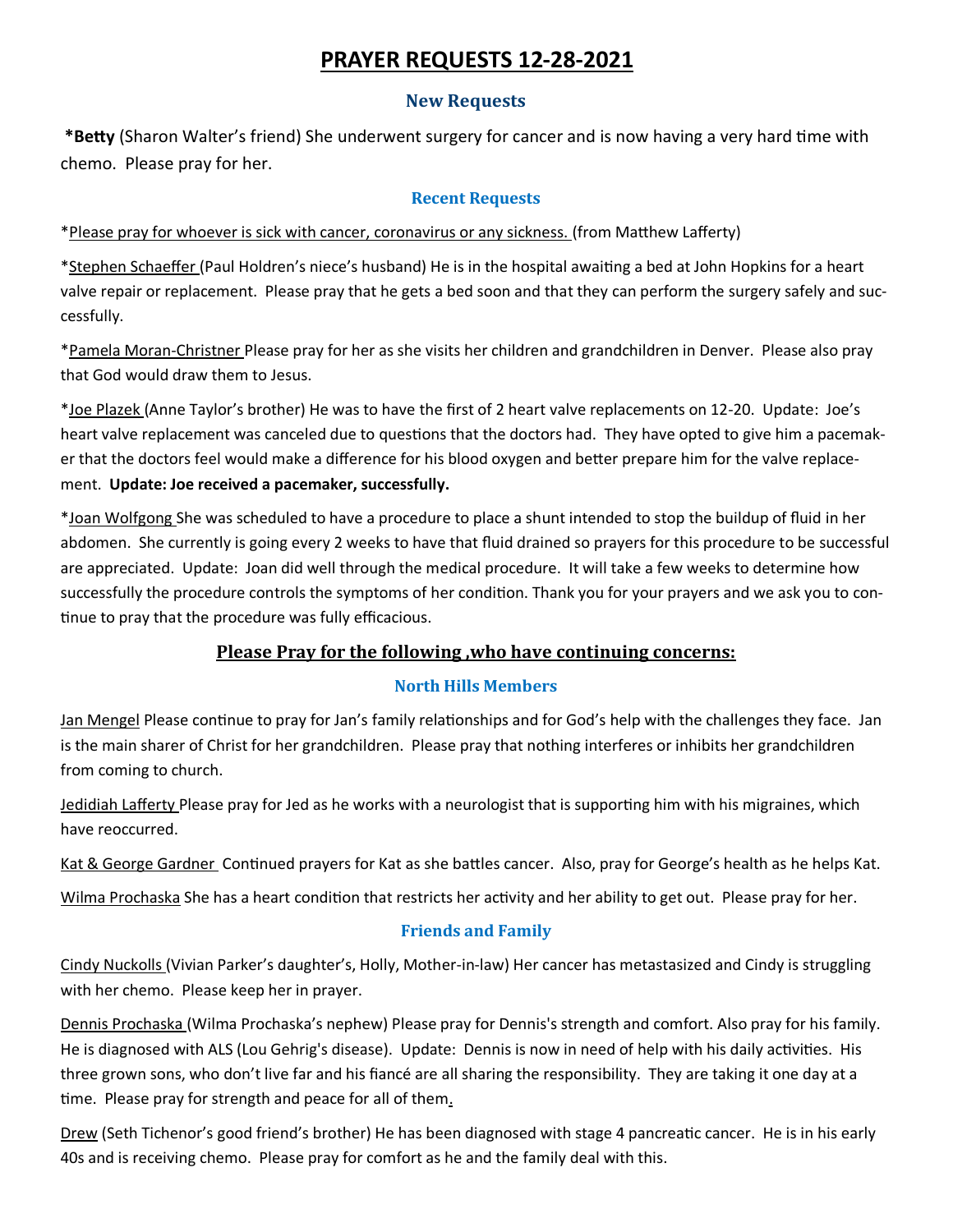Jenny Lafferty's mom Her scans were clear other than her lung. Surgery to remove her upper lobe of one lung will be in 4-6 weeks.

Justin Aikens (Susan Parson's brother) He is in need of a living donor for a liver transplant. Please pray that he is able to find a match/someone willing to donate part of their liver for him very soon.

Karen & 12 year old son (Phyllis Renner's co-worker) Karen's son was diagnosed with Lymphoma and will have to undergo chemotherapy. Please pray for them.

Katelyn Dougan (the Feather's friend) Katelyn was diagnosed with stage 1 breast cancer and has already started chemo. Please keep her and her family in your prayers throughout the next several months of treatment.

Levi and Lainey Chisholm (Friends of the Steigerwalds) They are 2 year old twins that had a bad accident. Praises that Lainey is coming along! But, Levi is showing signs of severe brain damage. Please pray for healing for both with special prayers of a miracle for Levi.

Louise Craft **(**Amy McCumsey's aunt) Please pray for her as she has colon cancer. Prayers for continued positive health are appreciated.

Matthew Lafferty's Grandmother She has been diagnosed with grade 1 cancer. Please pray for God to take away her cancer.

Millie (Walt Rauch's mom) She started chemo and radiation to treat throat cancer. Please pray for comfort and peace of mind. Also, prayers for wisdom for those treating her. **Update: She has finished her radiation and chemo treatments. She is being encouraged to eat soft foods. A scan will be done in a couple months to see how the tumor has been affected. Please continue to pray for her.**

Pam Kos (Tom Kos's sister-in-law) Prayers while she continues her kidney dialyses.

Pat (Jenny Lafferty's aunt) She was diagnosed with a very aggressive lung cancer that has already spread many places in her body. She has less than three months to live without treatment. She, however, is choosing treatment of chemo and radiation. She is in a lot of pain. Please pray for her healing.

Riley Faith (Phyllis Renner's friend's granddaughter) She is 4 years old and fighting stage 4 cancer.

Robert Wiezorek (Mary Ann Clayton's cousin) He is in his late 60s and was diagnosed with inoperable lung cancer. Please pray for him as he is receiving radical chemotherapy and radiation. After having challenges with his heart as well, he had part of his heart condition stabilized with a cardiovascular procedure and medication. Please continue to pray for him as they continue to treat his conditions. He is also feeling depressed and is physically run down.

Tina Oshlick (Buddy Veiga's cousin) Prayers for Tina as she fights bone cancer with expensive weekly treatments while caring for her young autistic son. Her cancer continues to spread despite experimental and traditional treatments. She continues to get treatment for the cancer and they remain cautiously optimistic that she will continue to be able to tolerate the Chemo.

Tom Solinger (step-cousin of Camille Madison) Please pray for him as he is fighting for his life from COVID.

### **Christian Concerns:**

The Church Prayers for Christian unity. Prayers for the efforts to grow and plant. Prayers for all unspoken requests.

Prayers for the lost and those seeking the Lord.

Please pray for those who are contemplating baptism and becoming a Christian.

Persecuted people Please pray for the many people around the world who are being oppressed and are suffering ethnic and religious persecution - some of whom are fellow believers in Christ.